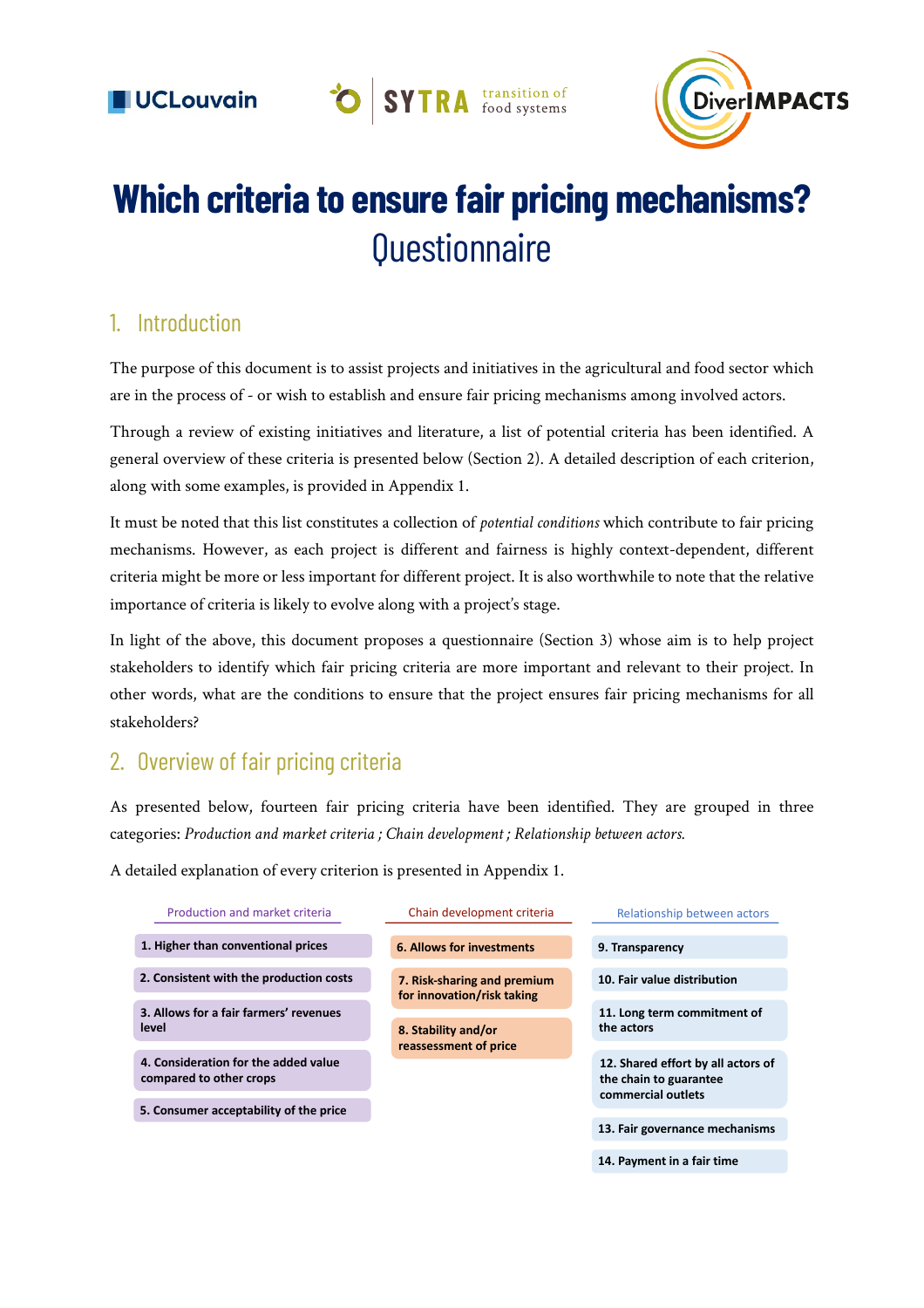# 3. Questionnaire for fair pricing

#### **Practicalities**

The following questionnaire can have two purposes:

- **(1) Identifying the most important criteria:** Stakeholders should identify the criteria which they consider as most important in an ideal or future situation.
- **(2) Assessing current implementation:** Stakeholders can also use this questionnaire to assess the current implementation of each criterion in their project.

According to the specificities and needs of each project, actors can decide to carry out both or only one of these assessments.

In practice, the questionnaire below is subdivided in three parts:

- **(1) Preliminary assessment:** As a first step, stakeholders are invited to carry out a preliminary , more intuitive assessment of the fourteen criteria, both in terms of an ideal situation (which criteria are the most important in theory?) and in terms of the current situation (which criteria are currently implemented?).
- **(2) Individual assessment of each criterion :** In questions 1 to 14, each criterion is assessed individually. Again, a distinction is made between an ideal situation and the current situation.
- **(3) Identification of additional criteria:** Stakeholders are invited to complement the initial list if they feel specific criteria are missing (question 15).

Each criteria is formulated as a statement, which must then be assessed by each stakeholder according to the following scales (either in **green** in terms of its importance and relevance towards ensuring a fair pricing mechanism ; or in **blue** in terms of its current implementation):

In an ideal situation, …

*Strongly disagree – Disagree – Neither agree nor disagree – Agree – Strongly agree*

In the current situation, …

*Not implemented – Partially implemented – Implemented1*

 $1$  A partial implementation of a criterion could for example refer to a situation in which the criterion used to be implemented, or is going to be implemented in the future.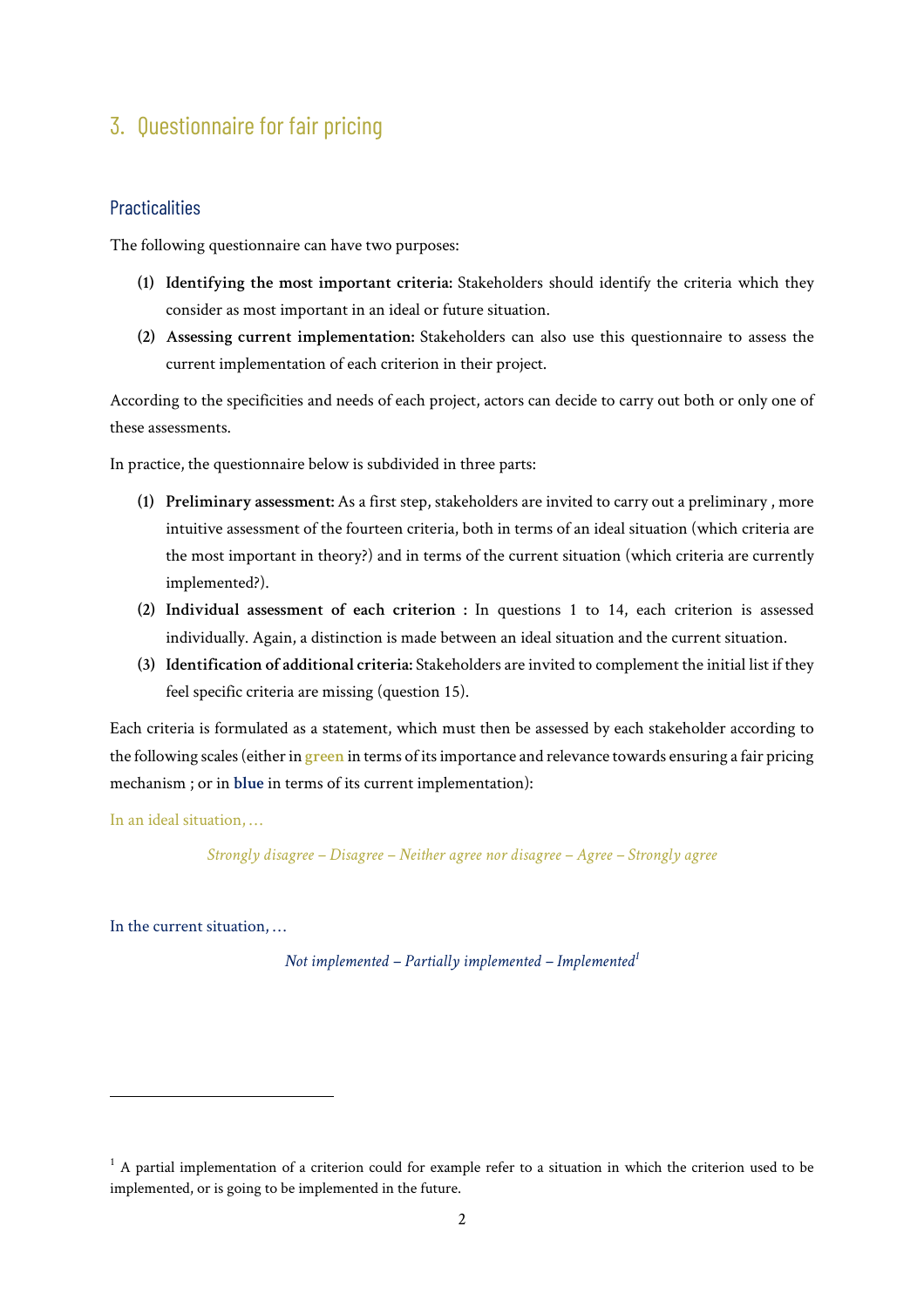# Criteria ranking – Ideal situation

In your opinion, which are the most important criteria in an **ideal situation** (maximum 5) ?

|                | <b>Criteria</b>                                                              | <b>Not</b><br>important | <b>Neutral</b> | <b>Important</b> |
|----------------|------------------------------------------------------------------------------|-------------------------|----------------|------------------|
|                | PRODUCTION AND MARKET CRITERIA                                               |                         |                |                  |
| $\mathbf{1}$   | Higher than a minimum price.                                                 |                         |                |                  |
| 2              | Consistent with the production costs.                                        |                         |                |                  |
| 3              | Allows for a fair farmers' revenues level.                                   |                         |                |                  |
| $\overline{4}$ | Consideration for the added value compared to other<br>crops.                |                         |                |                  |
| 5              | Consumer acceptability - Lower than a maximum<br>price.                      |                         |                |                  |
|                | <b>CHAIN DEVELOPMENT CRITERIA</b>                                            |                         |                |                  |
| 6              | Allow for investments.                                                       |                         |                |                  |
| 7              | Risk-sharing and premium for innovation/risk<br>taking.                      |                         |                |                  |
| 8              | Stability and/or reassessment of price.                                      |                         |                |                  |
|                | <b>RELATIONAL CRITERIA</b>                                                   |                         |                |                  |
| 9              | Transparency.                                                                |                         |                |                  |
| 10             | Fair value distribution.                                                     |                         |                |                  |
| 11             | Long term commitment of the actors.                                          |                         |                |                  |
| 12             | Shared effort by all actors of the chain to guarantee<br>commercial outlets. |                         |                |                  |
| 13             | Fair governance mechanisms.                                                  |                         |                |                  |
| 14             | Payment in a fair time.                                                      |                         |                |                  |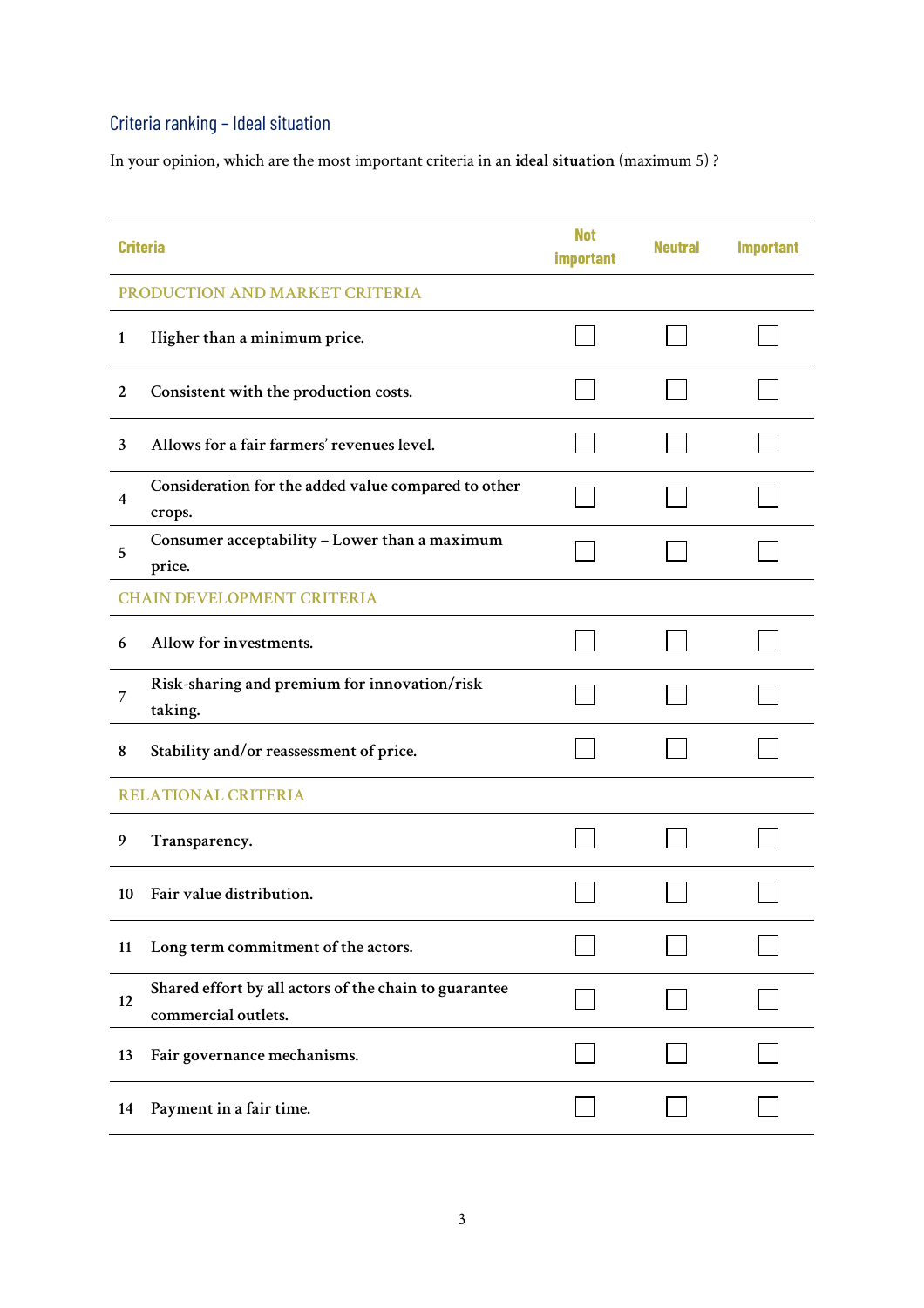# Criteria implementation – Current situation

To what extent are the different criteria **currently** implemented in your project/initiative?

|                  | <b>Criteria</b>                                                              | <b>Not</b><br>implemented | <b>Partially</b><br>implemented | <b>Implemented</b> |
|------------------|------------------------------------------------------------------------------|---------------------------|---------------------------------|--------------------|
|                  | PRODUCTION AND MARKET CRITERIA                                               |                           |                                 |                    |
| $\mathbf{1}$     | Higher than a minimum price.                                                 |                           |                                 |                    |
| $\boldsymbol{2}$ | Consistent with the production costs.                                        |                           |                                 |                    |
| 3                | Allows for a fair farmers' revenues level.                                   |                           |                                 |                    |
| 4                | Consideration for the added value compared to<br>other crops.                |                           |                                 |                    |
| 5                | Consumer acceptability - Lower than a maximum<br>price.                      |                           |                                 |                    |
|                  | <b>CHAIN DEVELOPMENT CRITERIA</b>                                            |                           |                                 |                    |
| 6                | Allow for investments.                                                       |                           |                                 |                    |
| 7                | Risk-sharing and premium for innovation/risk<br>taking.                      |                           |                                 |                    |
| 8                | Stability and/or reassessment of price.                                      |                           |                                 |                    |
|                  | <b>RELATIONAL CRITERIA</b>                                                   |                           |                                 |                    |
| 9                | Transparency.                                                                |                           |                                 |                    |
| 10               | Fair value distribution.                                                     |                           |                                 |                    |
| 11               | Long term commitment of the actors.                                          |                           |                                 |                    |
| 12               | Shared effort by all actors of the chain to guarantee<br>commercial outlets. |                           |                                 |                    |
| 13               | Fair governance mechanisms.                                                  |                           |                                 |                    |
| 14               | Payment in a fair time.                                                      |                           |                                 |                    |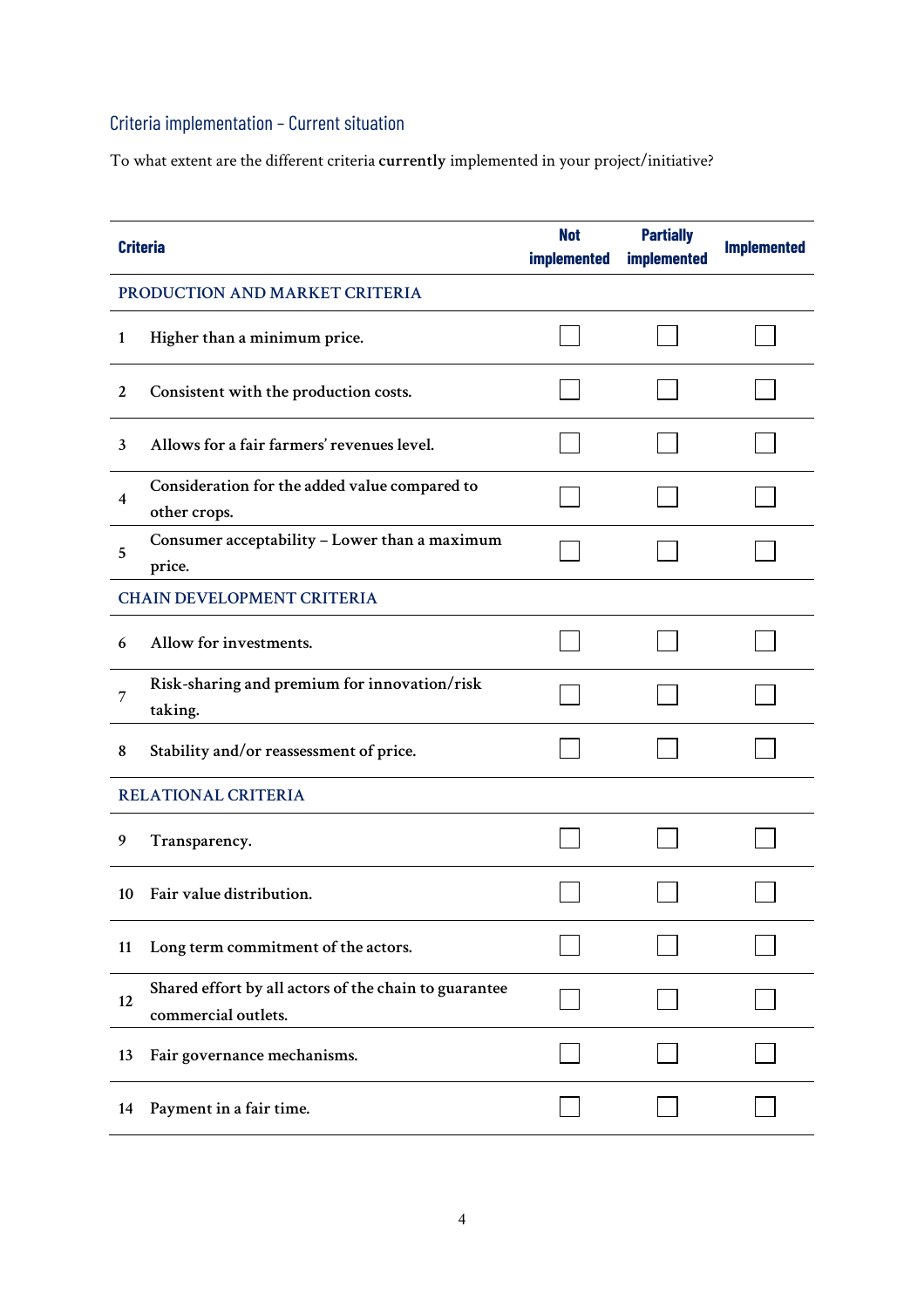### Criteria assessment

| A fair price should be higher than a minimum price, which serves as a reference<br>1. |                 |                                                 |       |                       |
|---------------------------------------------------------------------------------------|-----------------|-------------------------------------------------|-------|-----------------------|
|                                                                                       |                 | (e.g. conventional/organic market price, etc.). |       |                       |
|                                                                                       |                 | In an ideal situation, I                        |       |                       |
|                                                                                       |                 |                                                 |       |                       |
| <b>Strongly disagree</b>                                                              | <b>Disagree</b> | Neither agree nor<br>disagree                   | Agree | <b>Strongly agree</b> |
|                                                                                       |                 | Currently, in our project, this criterion is    |       |                       |
|                                                                                       |                 |                                                 |       |                       |
| Not implemented                                                                       |                 | <b>Partially implemented</b>                    |       | Implemented           |

| A price is fair if it is consistent with production costs.<br>2.                                                                                                                                                                             |          |                                              |       |                       |
|----------------------------------------------------------------------------------------------------------------------------------------------------------------------------------------------------------------------------------------------|----------|----------------------------------------------|-------|-----------------------|
|                                                                                                                                                                                                                                              |          | In an ideal situation, I                     |       |                       |
|                                                                                                                                                                                                                                              |          |                                              |       |                       |
| Strongly disagree                                                                                                                                                                                                                            | Disagree | Neither agree nor<br>disagree                | Agree | <b>Strongly agree</b> |
|                                                                                                                                                                                                                                              |          | Currently, in our project, this criterion is |       |                       |
|                                                                                                                                                                                                                                              |          |                                              |       |                       |
| Not implemented                                                                                                                                                                                                                              |          | <b>Partially implemented</b>                 |       | Implemented           |
| If you (strongly) agree, are there key costs which should or should not be<br>a.<br>included in the production costs calculations? These can include direct<br>production costs ; land renting costs ; hidden costs ; non production related |          |                                              |       |                       |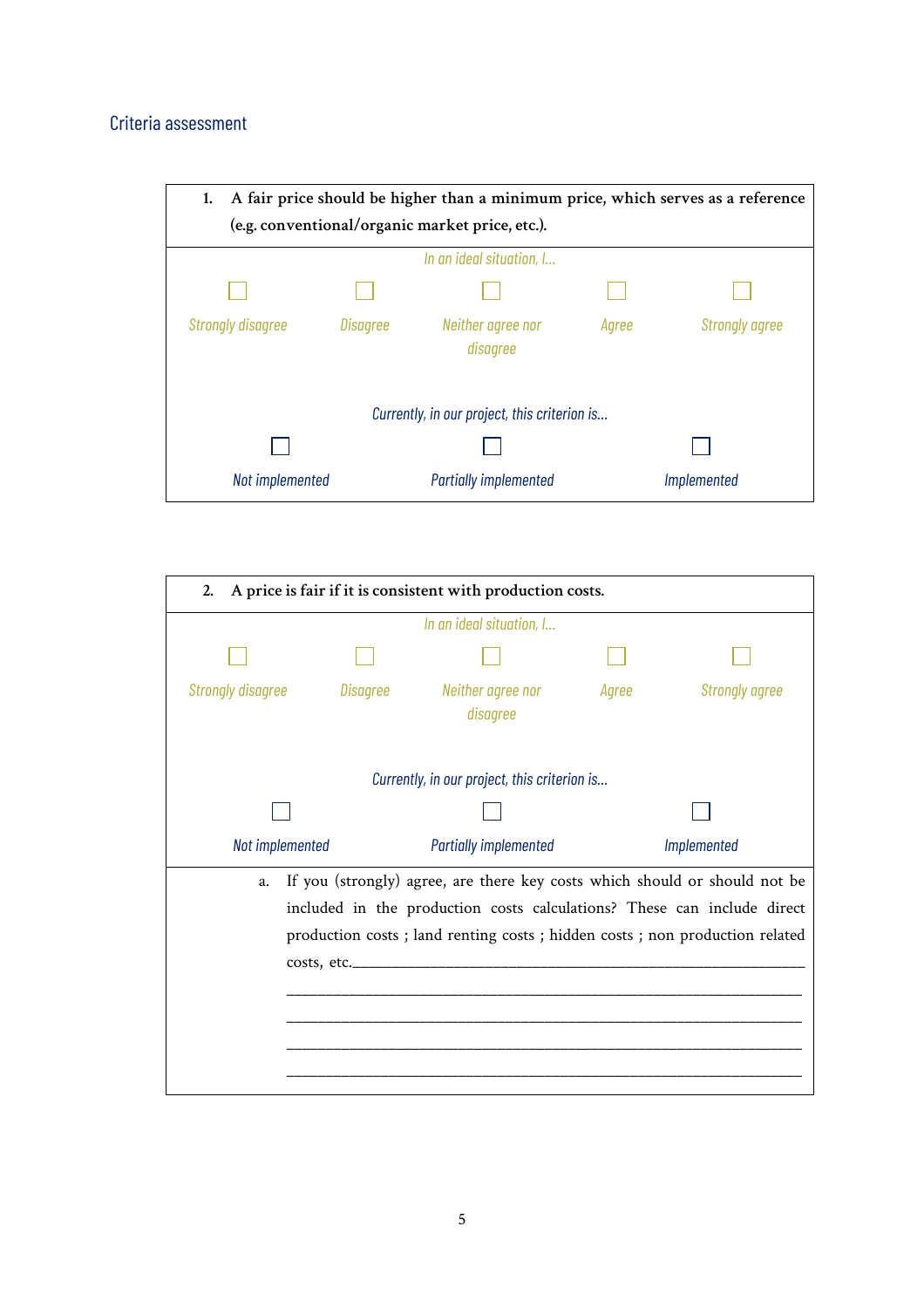| A price is fair if it allows for a fair revenue level (e.g. above $10 \in / \text{hour}$ ).<br>3.                                                       |          |                                              |       |                       |  |  |
|---------------------------------------------------------------------------------------------------------------------------------------------------------|----------|----------------------------------------------|-------|-----------------------|--|--|
| In an ideal situation, I                                                                                                                                |          |                                              |       |                       |  |  |
|                                                                                                                                                         |          |                                              |       |                       |  |  |
| <b>Strongly disagree</b>                                                                                                                                | Disagree | Neither agree nor<br>disagree                | Agree | <b>Strongly agree</b> |  |  |
|                                                                                                                                                         |          | Currently, in our project, this criterion is |       |                       |  |  |
|                                                                                                                                                         |          |                                              |       |                       |  |  |
| Not implemented                                                                                                                                         |          | <b>Partially implemented</b>                 |       | Implemented           |  |  |
| If you (strongly) agree, do you have a specific objective or threshold which<br>a.<br>corresponds to a fair revenue level (in €/hour or other metric)?_ |          |                                              |       |                       |  |  |

|                          | 4. A fair price should take into account the opportunity cost of a particular crop (e.g.<br>in case of crop diversification, taking a reference situation into account, which<br>corresponds to the crop which would otherwise be grown). |                                              |       |                       |  |
|--------------------------|-------------------------------------------------------------------------------------------------------------------------------------------------------------------------------------------------------------------------------------------|----------------------------------------------|-------|-----------------------|--|
|                          |                                                                                                                                                                                                                                           | In an ideal situation, I                     |       |                       |  |
|                          |                                                                                                                                                                                                                                           |                                              |       |                       |  |
| <b>Strongly disagree</b> | Disagree                                                                                                                                                                                                                                  | Neither agree nor<br>disagree                | Agree | <b>Strongly agree</b> |  |
|                          |                                                                                                                                                                                                                                           | Currently, in our project, this criterion is |       |                       |  |
|                          |                                                                                                                                                                                                                                           |                                              |       |                       |  |
| Not implemented          |                                                                                                                                                                                                                                           | <b>Partially implemented</b>                 |       | Implemented           |  |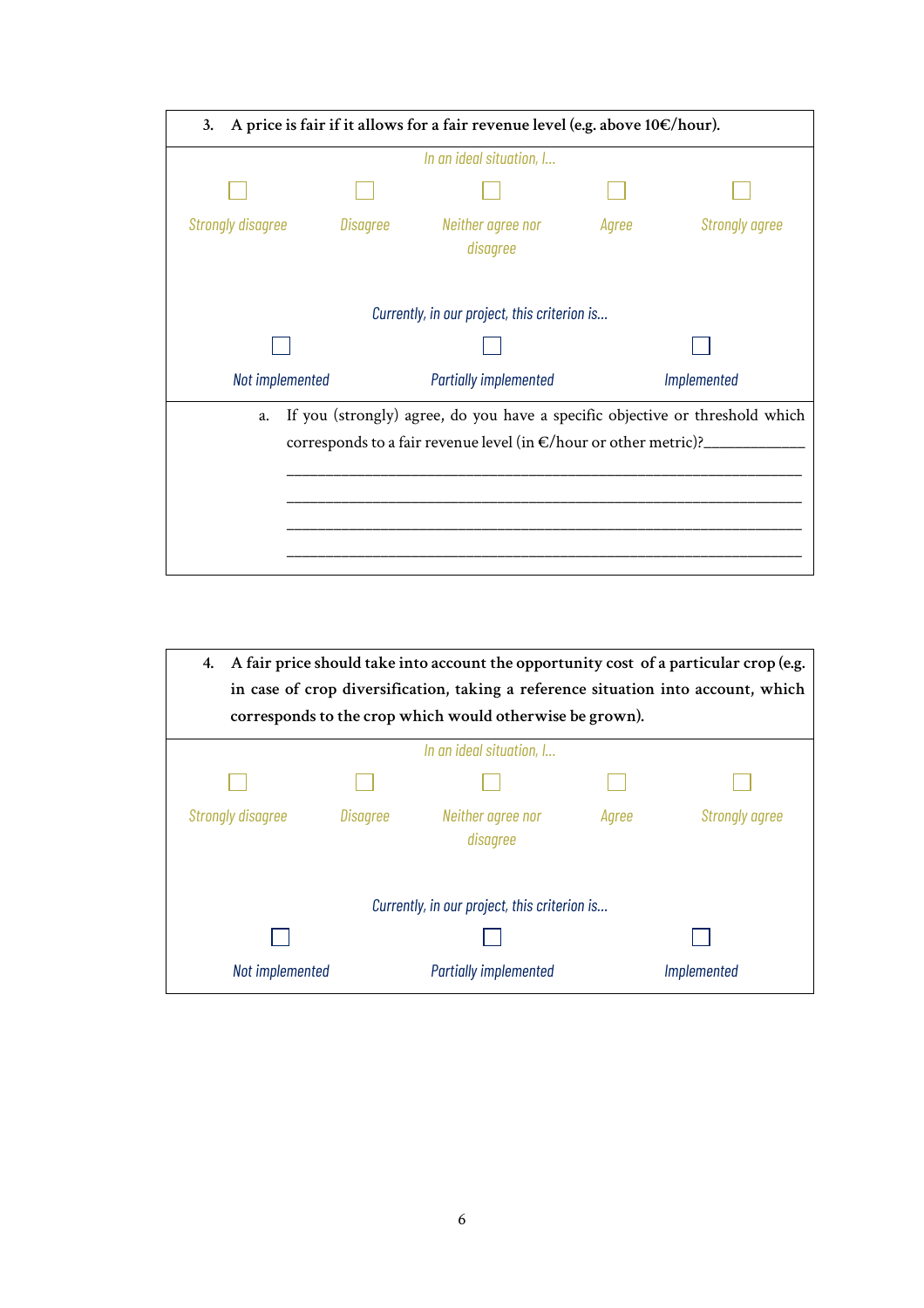| A fair price takes into consideration consumers' willingness to pay.<br>5. |                 |                                              |       |                       |  |
|----------------------------------------------------------------------------|-----------------|----------------------------------------------|-------|-----------------------|--|
|                                                                            |                 | In an ideal situation, I                     |       |                       |  |
|                                                                            |                 |                                              |       |                       |  |
| <b>Strongly disagree</b>                                                   | <b>Disagree</b> | Neither agree nor<br>disagree                | Agree | <b>Strongly agree</b> |  |
|                                                                            |                 | Currently, in our project, this criterion is |       |                       |  |
|                                                                            |                 |                                              |       |                       |  |
| Not implemented                                                            |                 | <b>Partially implemented</b>                 |       | <i>Implemented</i>    |  |

| 6.                       |          |                                              |       | A price is fair if it is sufficient enough to allow for necessary investments (e.g. |
|--------------------------|----------|----------------------------------------------|-------|-------------------------------------------------------------------------------------|
|                          |          |                                              |       | investments in production and processing infrastructure, general farm               |
| investments, etc.).      |          |                                              |       |                                                                                     |
|                          |          | In an ideal situation, I                     |       |                                                                                     |
|                          |          |                                              |       |                                                                                     |
| <b>Strongly disagree</b> | Disagree | Neither agree nor<br>disagree                | Agree | <b>Strongly agree</b>                                                               |
|                          |          | Currently, in our project, this criterion is |       |                                                                                     |
|                          |          |                                              |       |                                                                                     |
| Not implemented          |          | <b>Partially implemented</b>                 |       | Implemented                                                                         |
| a.                       |          |                                              |       | If you (strongly) agree, which type of investments should the fair price            |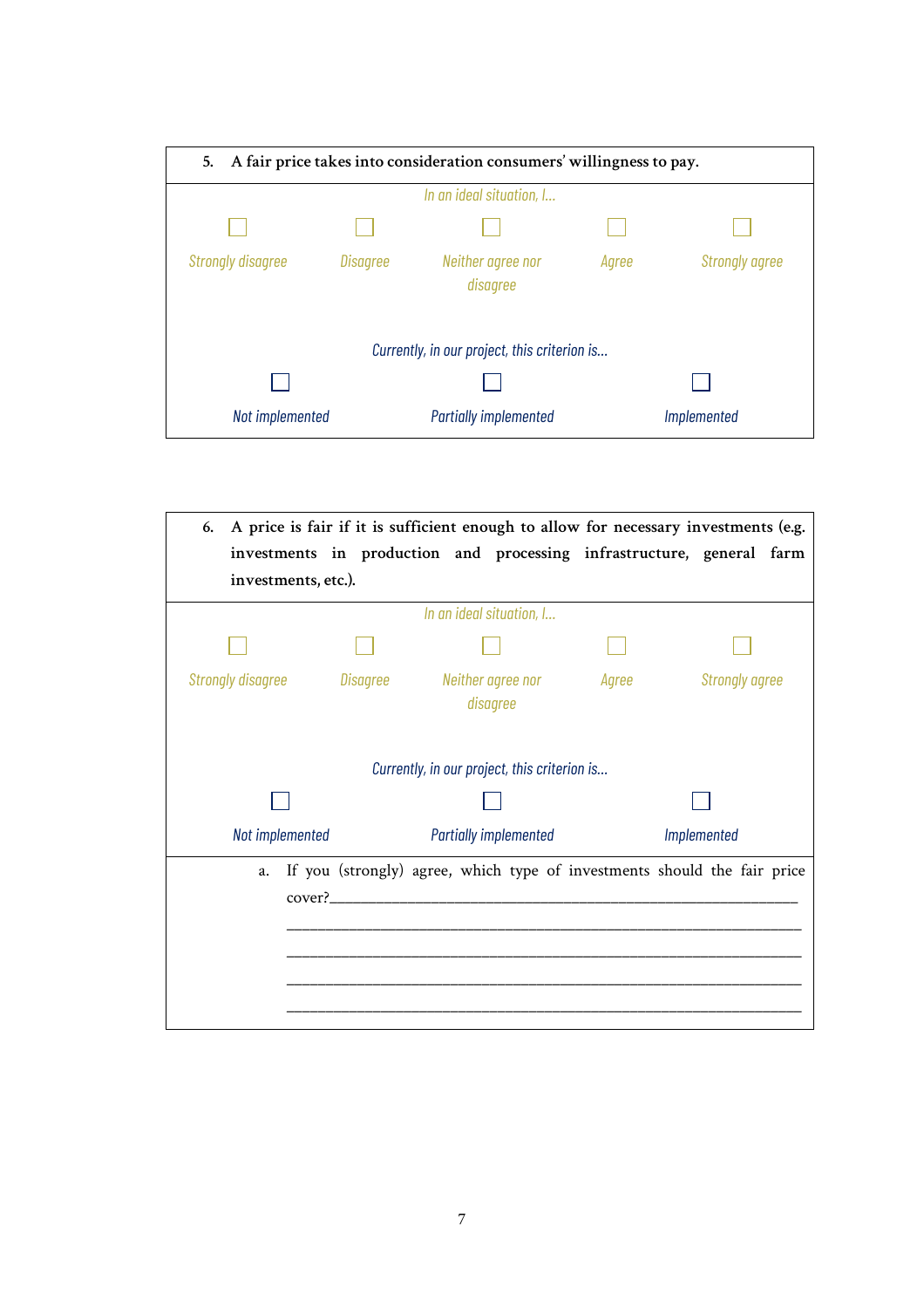| A fair price should support risk taking or ensure risk sharing by including a<br>7. |          |                                                              |       |                       |  |
|-------------------------------------------------------------------------------------|----------|--------------------------------------------------------------|-------|-----------------------|--|
|                                                                                     |          | premium (i.e. supplementary payment) or any other mechanism. |       |                       |  |
|                                                                                     |          | In an ideal situation, I                                     |       |                       |  |
|                                                                                     |          |                                                              |       |                       |  |
| <b>Strongly disagree</b>                                                            | Disagree | Neither agree nor<br>disagree                                | Agree | <b>Strongly agree</b> |  |
|                                                                                     |          | Currently, in our project, this criterion is                 |       |                       |  |
|                                                                                     |          |                                                              |       |                       |  |
| Not implemented                                                                     |          | <b>Partially implemented</b>                                 |       | Implemented           |  |

| A fair price should be defined in advance and include a clear and transparent<br>8.<br>reassessment mechanism for when conditions change (e.g. higher production costs,<br>higher pricing opportunities, etc.). |          |                                              |       |                       |
|-----------------------------------------------------------------------------------------------------------------------------------------------------------------------------------------------------------------|----------|----------------------------------------------|-------|-----------------------|
|                                                                                                                                                                                                                 |          | In an ideal situation, I                     |       |                       |
|                                                                                                                                                                                                                 |          |                                              |       |                       |
| <b>Strongly disagree</b>                                                                                                                                                                                        | Disagree | Neither agree nor<br>disagree                | Agree | <b>Strongly agree</b> |
|                                                                                                                                                                                                                 |          | Currently, in our project, this criterion is |       |                       |
|                                                                                                                                                                                                                 |          |                                              |       |                       |
| Not implemented                                                                                                                                                                                                 |          | <b>Partially implemented</b>                 |       | <i>Implemented</i>    |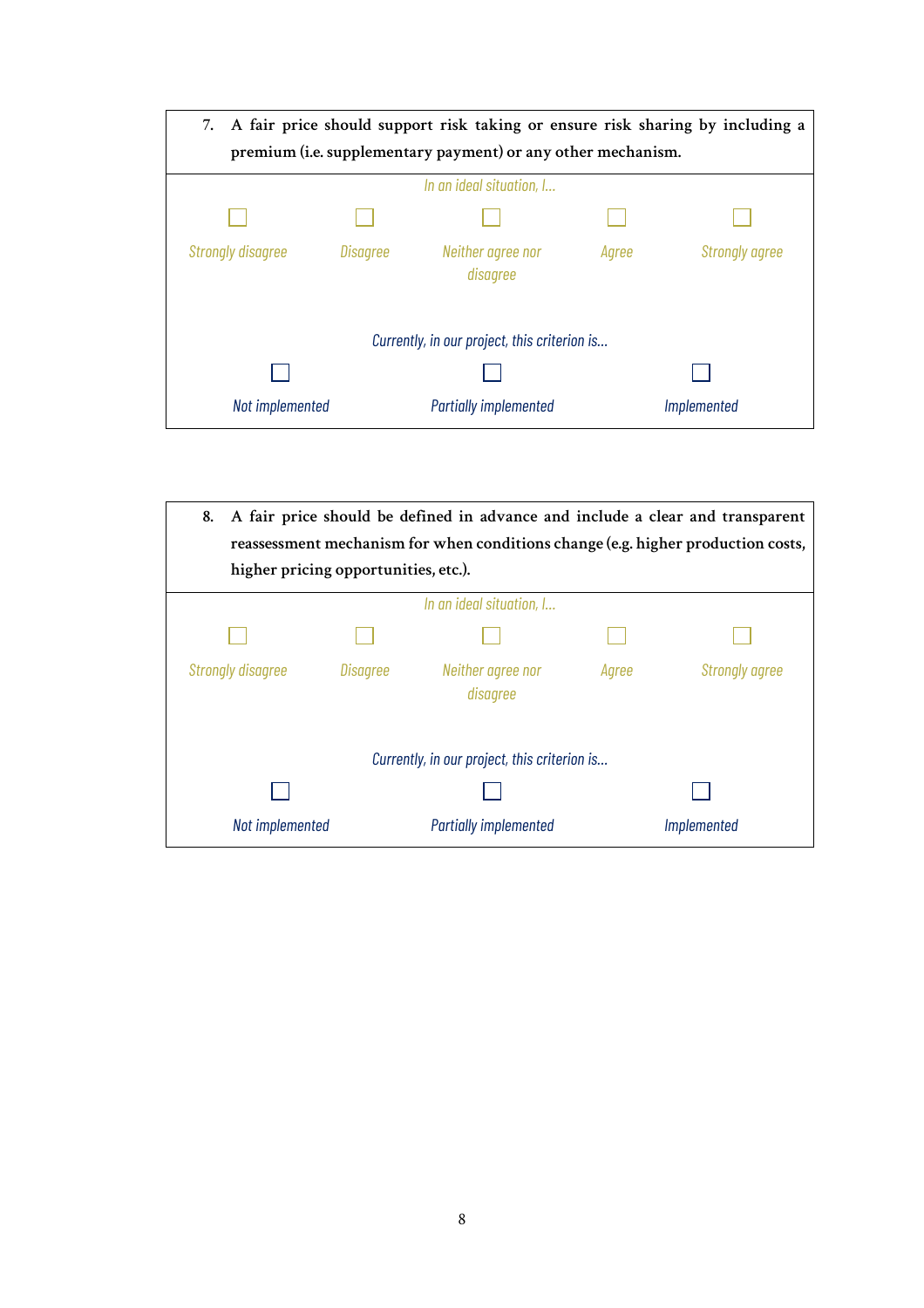| 9. Transparency is a key aspect of fair pricing mechanisms. |                          |                                                                                                                                                                                                                       |       |                       |  |  |  |
|-------------------------------------------------------------|--------------------------|-----------------------------------------------------------------------------------------------------------------------------------------------------------------------------------------------------------------------|-------|-----------------------|--|--|--|
|                                                             | In an ideal situation, I |                                                                                                                                                                                                                       |       |                       |  |  |  |
|                                                             |                          |                                                                                                                                                                                                                       |       |                       |  |  |  |
| <b>Strongly disagree</b>                                    | Disagree                 | Neither agree nor<br>disagree                                                                                                                                                                                         | Agree | <b>Strongly agree</b> |  |  |  |
|                                                             |                          | Currently, in our project, this criterion is                                                                                                                                                                          |       |                       |  |  |  |
|                                                             |                          |                                                                                                                                                                                                                       |       |                       |  |  |  |
| Not implemented                                             |                          | <b>Partially implemented</b>                                                                                                                                                                                          |       | Implemented           |  |  |  |
| a.                                                          |                          | If you (strongly) agree, which aspects of transparency are most important (e.g.<br>transparency in terms of price setting calculations; transparency of decision<br>making; transparency towards consumers, etc.)? __ |       |                       |  |  |  |

| 10. A fair value distribution among supply chain actors is a key aspect of fair pricing |                          |                                                                                   |       |                       |  |  |  |
|-----------------------------------------------------------------------------------------|--------------------------|-----------------------------------------------------------------------------------|-------|-----------------------|--|--|--|
| mechanisms.                                                                             |                          |                                                                                   |       |                       |  |  |  |
|                                                                                         | In an ideal situation, I |                                                                                   |       |                       |  |  |  |
|                                                                                         |                          |                                                                                   |       |                       |  |  |  |
| <b>Strongly disagree</b>                                                                | Disagree                 | Neither agree nor<br>disagree                                                     | Agree | <b>Strongly agree</b> |  |  |  |
| Currently, in our project, this criterion is                                            |                          |                                                                                   |       |                       |  |  |  |
| Not implemented                                                                         |                          | <b>Partially implemented</b>                                                      |       |                       |  |  |  |
|                                                                                         |                          |                                                                                   |       | Implemented           |  |  |  |
| a.                                                                                      |                          | If you (strongly) agree, what is a fair distribution according to you? How can it |       |                       |  |  |  |
|                                                                                         | be determined?__         |                                                                                   |       |                       |  |  |  |
|                                                                                         |                          |                                                                                   |       |                       |  |  |  |
|                                                                                         |                          |                                                                                   |       |                       |  |  |  |
|                                                                                         |                          |                                                                                   |       |                       |  |  |  |
|                                                                                         |                          |                                                                                   |       |                       |  |  |  |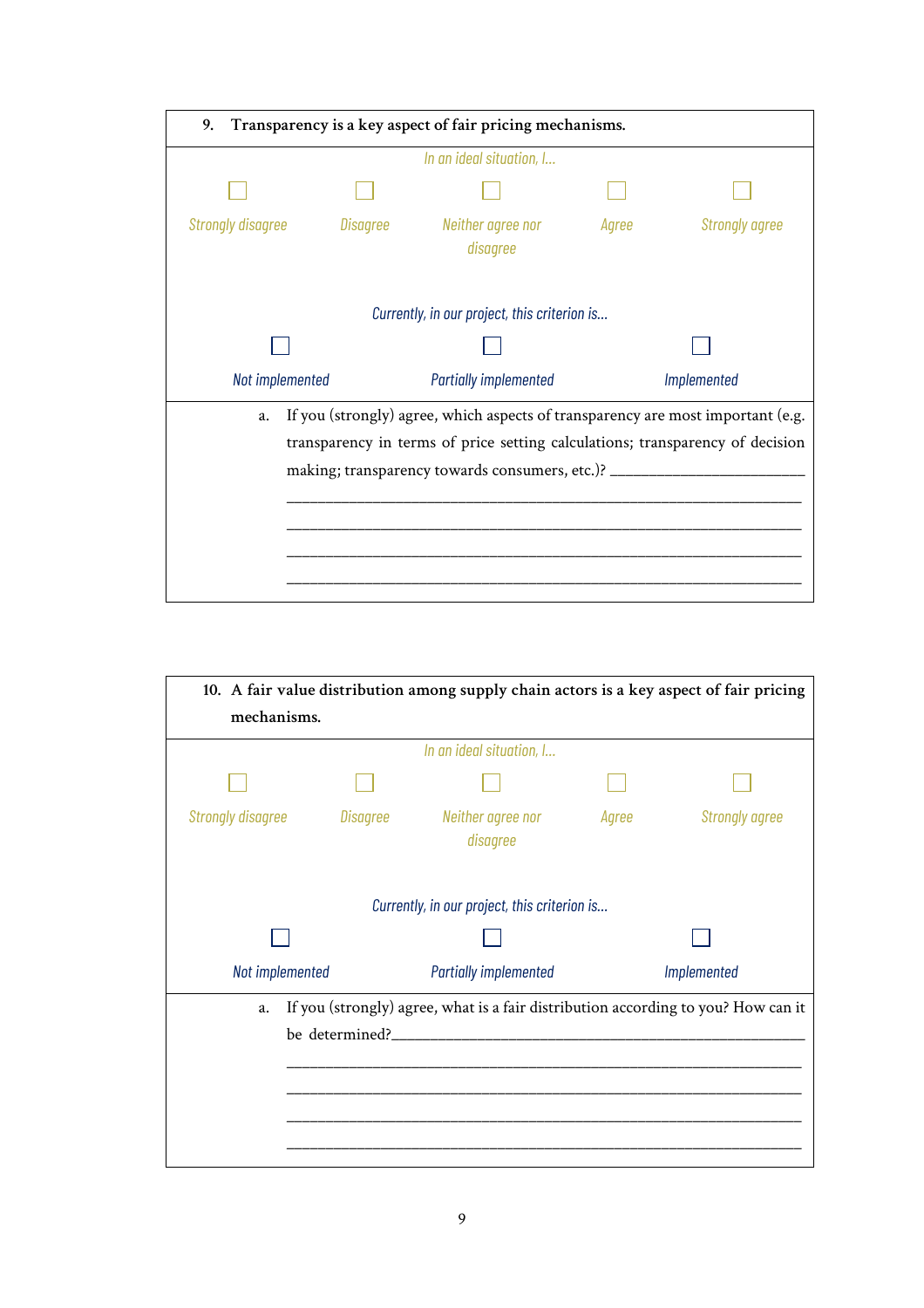| 11. A long-term commitment of the involved actors is a key aspect of fair pricing |                               |                              |                       |  |  |  |
|-----------------------------------------------------------------------------------|-------------------------------|------------------------------|-----------------------|--|--|--|
| mechanisms.                                                                       |                               |                              |                       |  |  |  |
| In an ideal situation, I                                                          |                               |                              |                       |  |  |  |
|                                                                                   |                               |                              |                       |  |  |  |
| Disagree                                                                          | Neither agree nor<br>disagree | Agree                        | <b>Strongly agree</b> |  |  |  |
| Currently, in our project, this criterion is                                      |                               |                              |                       |  |  |  |
| Not implemented                                                                   |                               | Implemented                  |                       |  |  |  |
| If you (strongly) agree, how long should this commitment last? __<br>a.           |                               |                              |                       |  |  |  |
|                                                                                   |                               |                              |                       |  |  |  |
|                                                                                   |                               |                              |                       |  |  |  |
|                                                                                   |                               |                              |                       |  |  |  |
|                                                                                   |                               | <b>Partially implemented</b> |                       |  |  |  |

| 12. Communication and a shared commitment of all involved actors are key aspects of |                          |                                                                                 |             |                       |  |  |
|-------------------------------------------------------------------------------------|--------------------------|---------------------------------------------------------------------------------|-------------|-----------------------|--|--|
| fair pricing mechanisms.                                                            |                          |                                                                                 |             |                       |  |  |
|                                                                                     | In an ideal situation, I |                                                                                 |             |                       |  |  |
|                                                                                     |                          |                                                                                 |             |                       |  |  |
| <b>Strongly disagree</b>                                                            | Disagree                 | Neither agree nor<br>disagree                                                   | Agree       | <b>Strongly agree</b> |  |  |
| Currently, in our project, this criterion is                                        |                          |                                                                                 |             |                       |  |  |
|                                                                                     |                          |                                                                                 |             |                       |  |  |
| Not implemented                                                                     |                          | <b>Partially implemented</b>                                                    | Implemented |                       |  |  |
| a.                                                                                  | mechanisms?_             | If you (strongly) agree, are contracts a necessary tool to achieve fair pricing |             |                       |  |  |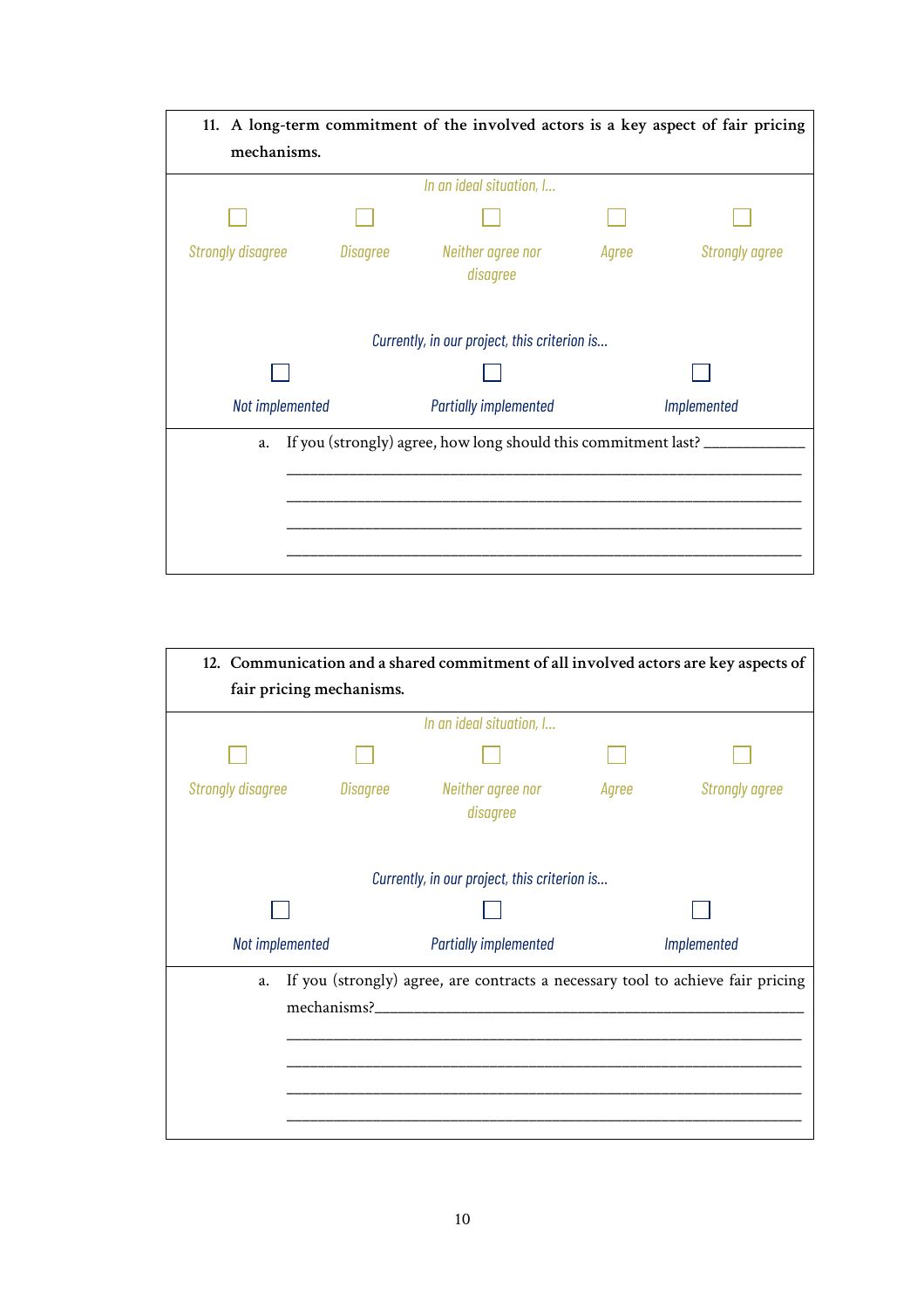| 13. Fair governance mechanisms (i.e. how are decisions made and by whom?) are a key |                 |                               |       |                       |  |
|-------------------------------------------------------------------------------------|-----------------|-------------------------------|-------|-----------------------|--|
| aspect of fair pricing mechanisms, for example in terms of price setting or value   |                 |                               |       |                       |  |
| chain organisation.                                                                 |                 |                               |       |                       |  |
| In an ideal situation, I                                                            |                 |                               |       |                       |  |
|                                                                                     |                 |                               |       |                       |  |
| <b>Strongly disagree</b>                                                            | <b>Disagree</b> | Neither agree nor<br>disagree | Agree | <b>Strongly agree</b> |  |
| Currently, in our project, this criterion is                                        |                 |                               |       |                       |  |
|                                                                                     |                 |                               |       |                       |  |
| Not implemented                                                                     |                 | <b>Partially implemented</b>  |       | Implemented           |  |

| 14. Fair payment conditions are key aspects of fair pricing mechanisms. This relates to |          |                               |       |                       |  |
|-----------------------------------------------------------------------------------------|----------|-------------------------------|-------|-----------------------|--|
| minimum delays in payments and a possibility to consider pre-payment.                   |          |                               |       |                       |  |
| In an ideal situation, I                                                                |          |                               |       |                       |  |
|                                                                                         |          |                               |       |                       |  |
| <b>Strongly disagree</b>                                                                | Disagree | Neither agree nor<br>disagree | Agree | <b>Strongly agree</b> |  |
| Currently, in our project, this criterion is                                            |          |                               |       |                       |  |
|                                                                                         |          |                               |       |                       |  |
| Not implemented                                                                         |          | <b>Partially implemented</b>  |       | Implemented           |  |

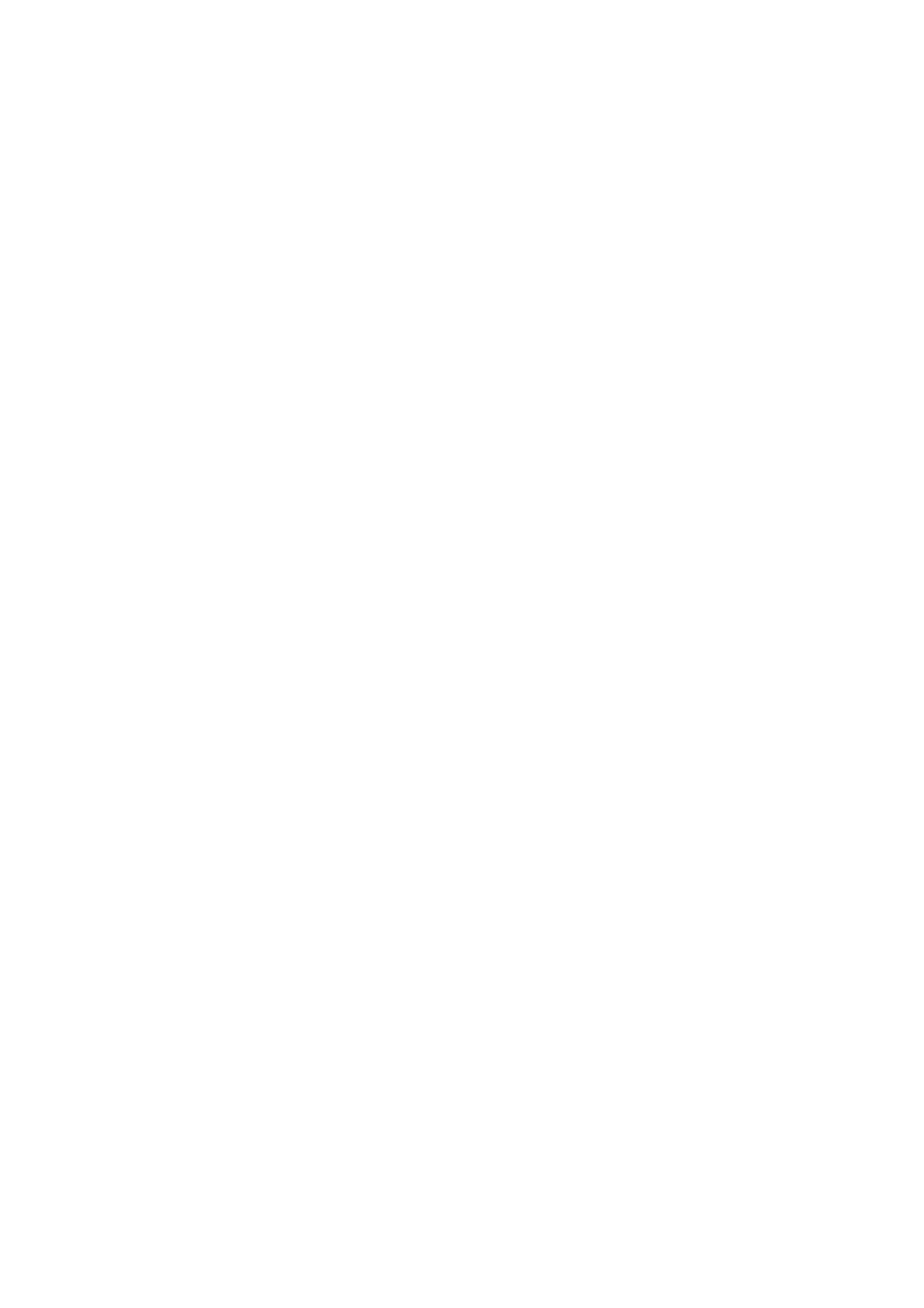





### Appendix 1. Fair pricing criteria – extended

The list below provides a detailed explanation of fourteen criteria which have been identified as potential conditions to ensure fair pricing mechanisms. Potential links between criteria are indicated (in green).

#### CATEGORY 1 – Production and market criteria

#### **Criterion 1. Higher than a minimum price.**

Considering reference prices, such as the average conventional or organic market price, local products' prices, competing products' prices, etc. can contribute to evaluating and setting a fair price.

#### **Criterion 2. Consistent with the production costs.**

Estimating production costs and integrating them in the price definition is a way to ensure a fair price.

This implies considerations in terms of :

- **• Scope of included costs:** Which production costs are included in the calculations? Are costs considered exclusively at crop-level (operational/variable costs) or at the whole farm-level (structural/fixed costs)? Specific costs which can be considered include :
	- **• Direct production costs:** Machinery, inputs, labour, etc.
	- **• Land renting costs:** This is particularly important in geographical areas with very expensive land prices (e.g. Flanders, where land prices reach 500-1000 $\epsilon$ /ha), which has an important impact in terms of competitiveness with other (EU or non-EU) production areas.
	- **• Hidden costs:** In some cases, projects might benefit from currently non-paid or nonvalued work or services (e.g. volunteer work ; unpaid transportation ; free milling services ; etc.). It is nevertheless important to be aware and account for these "hidden" costs which represent additional costs if sudden external changes (i.e. if these free services disappear).
	- **• Non production-related costs :** How are costs such as knowledge acquisition and trainings ; maintenance of soil fertility and health (e.g. green manure) ; etc., which are not directly related to productive activities, accounted for? Are fixed costs included ?
- **• Transparency and governance:** Ideally, the calculation mechanisms (i.e. which costs are included in the calculations) should be transparent (see  $crit. 9$ ) and co-determined ( $crit. 13$ ).

#### **Criterion 3. Allows for a fair farmers' revenues level.**

Ensuring that farmers get a minimum revenue level (e.g.: above 10€/hour) can contribute to achieving a fair price. This minimum revenue level can be integrated in the production cost calculations or considered on its own, as a specific criterion. It entails a reflexion on the quantity of labor needed and on what a fair revenue is (e.g. 12 €/hour? 20 €/hour?).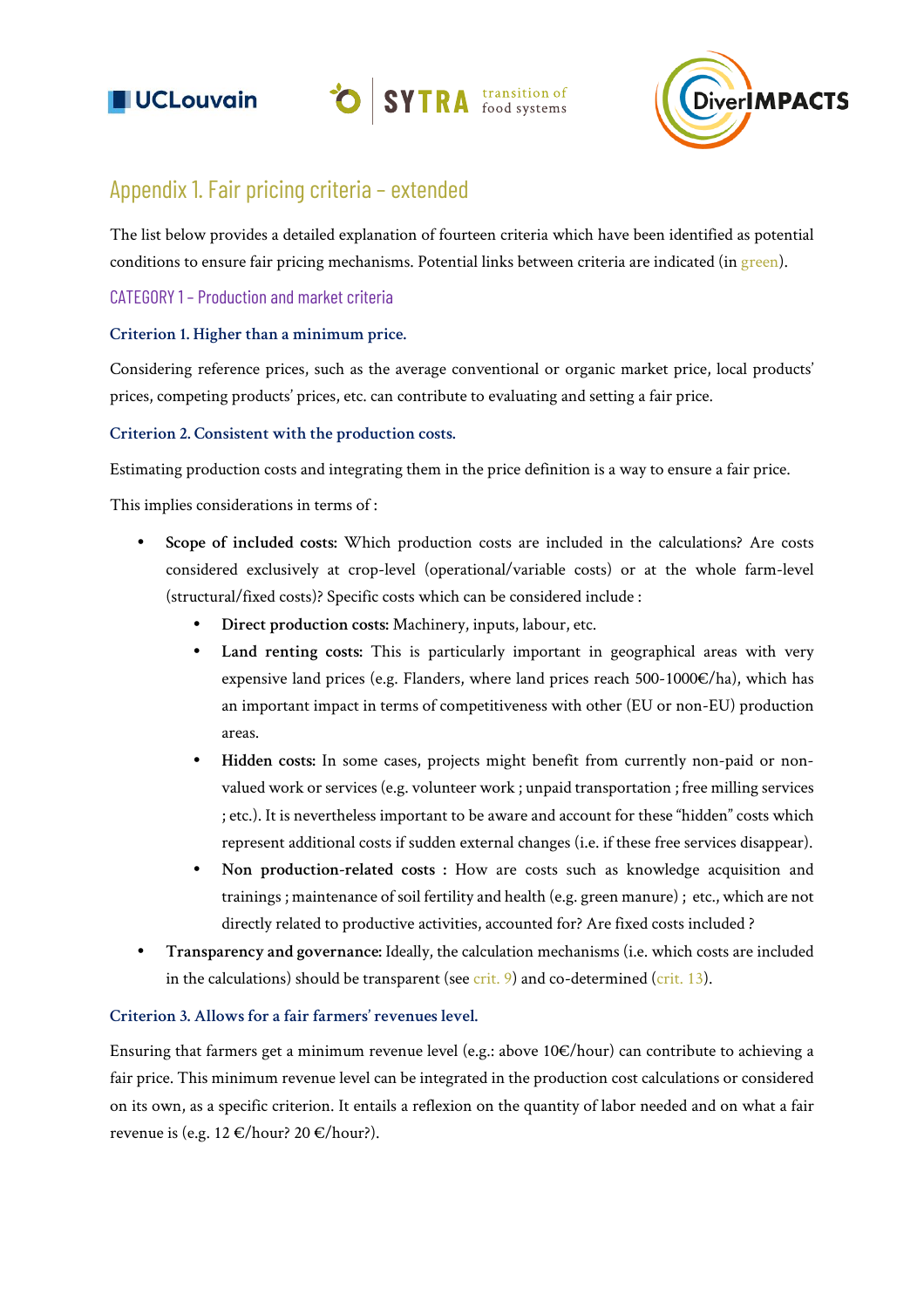#### **Criterion 4. Consideration for the added value compared to other crops.**

When farmers undertake crop diversification, taking the opportunity cost into account might contribute to a fair price. In other words, a comparison to a reference crop (i.e. the crop which would otherwise be grown) may help defining a threshold value regarding the crop added value while factoring in the additional risk level and organisational burden (implementation of new techniques, etc.).

#### **Criterion 5. Consumer acceptability – Lower than a maximum price.**

A fair price needs to be fair for consumers too. Hence, the acceptability and affordability for consumers should be taken in to account when setting a price, for example by estimating the consumers' willingness to pay.

#### CATEGORY 2 – Chain development criteria

#### **Criterion 6. Allow for investments.**

Ensuring that sufficient benefit levels are reached, thereby allowing for further farm investments, might contribute to fair prices.

The relevance of investments should be evaluated against a reference cost (e.g. cost of investment vs. cost of relying on an external entrepreneur/company for a particular service) and depending on the context of the project (e.g. presence of- and relations between actors: entrepreneur/co-farmers/etc.).

#### **Criterion 7. Risk-sharing and premium for innovation/risk taking.**

Innovative projects, for example crop diversification projects, might require significant levels of innovation and risk taking. Hence, accounting for this in the price might contribute to a fair price, for example through a premium for innovation and risk-taking.

This entails two considerations:

- **•** How is the investment risk shared (e.g. Barn supermarkets offer micro loans to farmers)?
- **•** How to assess the level of the premium (e.g. arbitrary? 10%? ) ?

#### **Criterion 8. Stability and/or reassessment of price.**

Is the price stable? Or regularly assessed as to be adapted in the case of changes at market level or regarding production costs? Reassessment can both lead to increases or decreases in price.

Ideally, the evolution of the price should be transparent (see crit.  $9$ ) and could be related to strategic objectives (e.g. agreeing on a price reduction as production costs are expected to fall after initial implementation steps). The terms of these reassessments and their frequency are specific to each project.

CATEGORY 3 – Relationship between actors

#### **Criterion 9. Transparency.**

The transparency of relationships and processes relates to several elements :

**•** Actors should commonly define which aspects have to be transparent and to which actors (see crit. 13).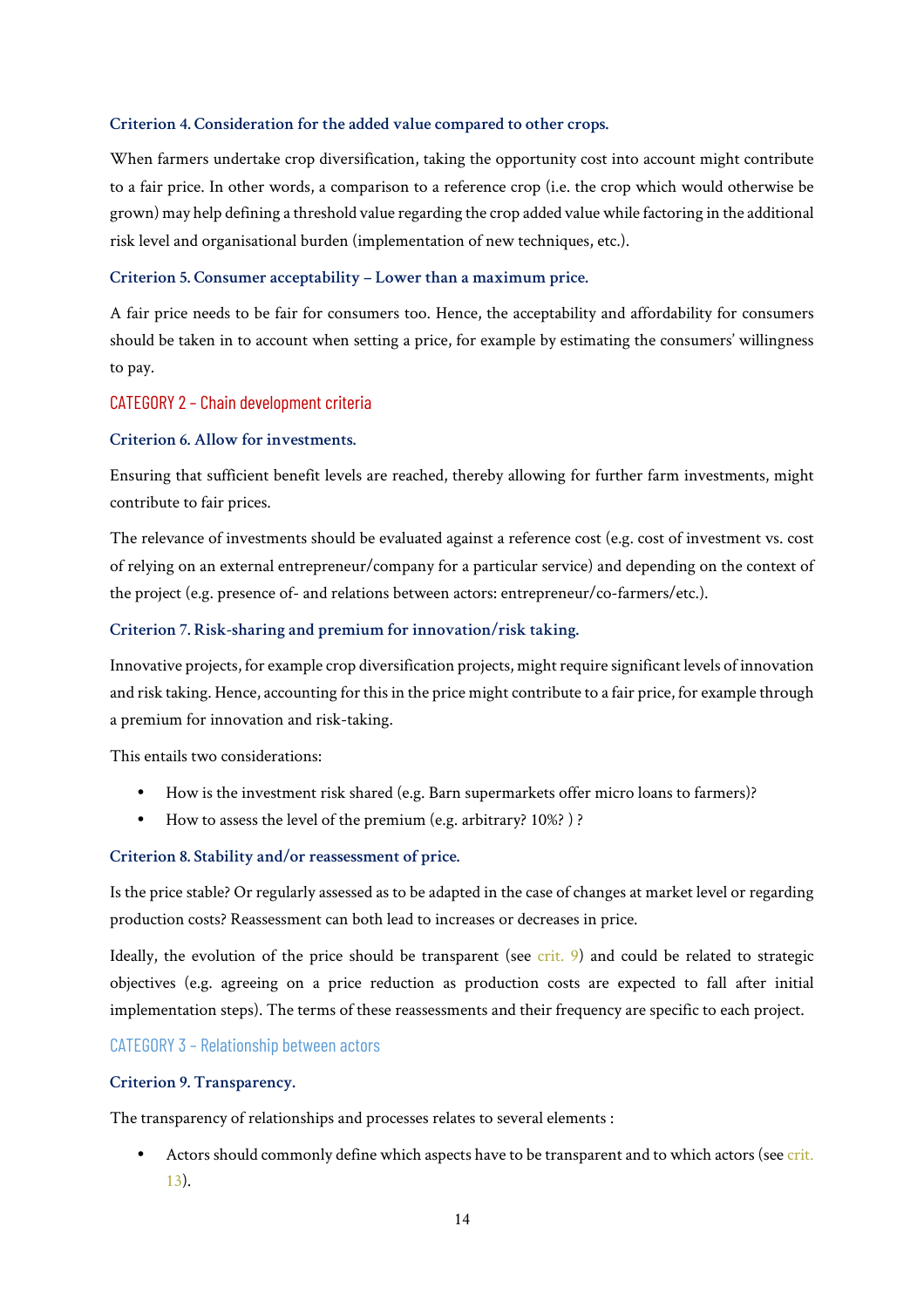- **•** In particular, transparency often applies to the value repartition (see crit. 10) ; the production costs and the methodology for their calculation (what is taken into account or not; see crit. 2) ; as well as the governance mechanisms (who is involved in the decision-making processes? ; see crit. 13).
- **•** Apart from the inherent importance of transparency for fairness, its positive indirect impacts should be taken into account, both on the relationships within the supply chain e.g. (between producers and processors; see crit.  $12$  and  $13$ ) as with consumers (see crit. 5). It is an important factor which contributes to long-lasting relations.

#### **Criterion 10. Fair value distribution.**

A fair distribution of value and profit among actors can contribute to fair pricing mechanisms. Several elements must be considered:

- **• Vertical distribution:** Relates to the distribution of value along the supply chain (farmers processors – distributors – …). This vertical distribution can be pursued through a quantitative objective, i.e. the farmer gets a minimum percentage (e.g. 40%) of the final consumer price.
- **• Horizontal distribution:** Apart from vertical distribution (along the supply chain), horizontal distribution should be considered too. Are all participants of the same "level" (e.g. farmers) treated equally? Are differentiated treatments compatible with overall fairness?
- **• Fair distribution mechanisms:** One possibility to achieve a fair distribution of value is that it reflects the inputs and efforts of each supply chain partner (in terms of workload, financial inputs, risks, commitment, responsibility, etc.) (see crit. 7, 12, 13). Ideally, the mechanism which sets the distribution level should be transparent (see  $crit$ . 9) and co-determined (crit. 13).

#### **Criterion 11. Long term commitment of the actors.**

A long term commitment of actors can contribute to fair pricing mechanisms. Hence, the relationship between the producers and the first buyer (processor or other) must be clearly defined to ensure stability and reliability (see crit.  $8$ ) as well as to ensure that the relationship persists even in bad years (see crit. 7).

#### **Criterion 12. Shared effort by all actors of the chain to guarantee commercial outlets.**

This criterion relates to the fact that mutual, bilateral relations can be an important factor of fair pricing mechanism. Two major aspects must be considered:

- **• (a) Shared commitment:** The shared aspect refers to the fact that all actors must make an effort to maintain the chain and guarantee a product's commerciality. Involved actors must therefore adopt a certain degree of flexibility (e.g. keep processing a cereal even though the protein content is not optimal). All involved actors are mutually responsible for the success of the value chain. This can be guaranteed through formal contracts but not necessarily.
- **• (b) Communication and common understanding of needs and expectations:** Apart from a shared commitment, it is important that all actors understand each other's needs and expectations (in terms of quality, duration and timing aspects, quantities, risks, opportunities etc.). Communication, common understanding and access to information are crucial.
- Related to Transparency (see crit. 9) and Governance mechanisms (see crit. 13)